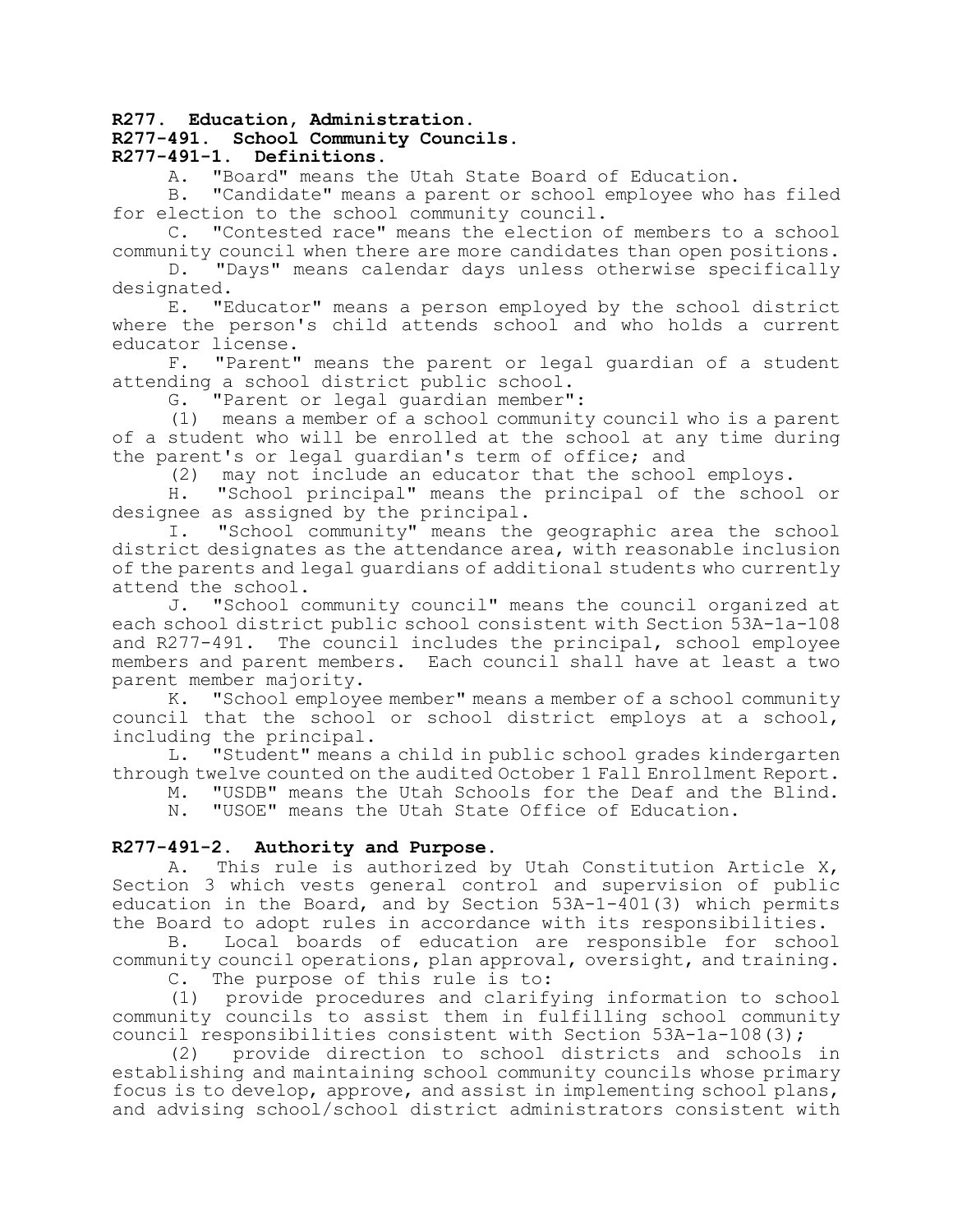Sections 53A-1a-108(3) and 53A-16-101.5;

(3) provide a framework and support for improved academic achievement of students that is locally driven from within individual schools, through critical review of assessments and other indicators of student success, by establishing meaningful, measurable goals and implementing research-based programs and processes to reach the goals;

(4) encourage increased participation of the parents, school employees and others that support the purposes of the school community councils;

(5) encourage compliance with the law; and

(6) increase public awareness of:

(a) school trust lands and related land policies;

(b) management of the permanent State School Fund established in Utah Constitution Article X, Section 5; and

(c) educational excellence.

### **R277-491-3. School Community Council Member Election Provisions.**

A. Each school shall establish a timeline for the election of parent or legal guardian members of a school community council; the timeline shall remain consistent for at least a four-year period.

B. A school shall hold the election for the parent or legal guardian members of a school community council near the beginning of the school year or in the spring and completed before the last week of school.

C. If a school holds the election in the spring, the school community council shall attempt to notify parents of incoming students about the opportunity to run for the council, and provide those parents with the opportunity to vote in the election.

D. A school community council member's term lasts two years. A school community council shall stagger terms so that approximately half of the council positions are elected each year.

E. A public school that is a secure facility, juvenile detention facility, hospital program school, or other small special program may receive School LAND Trust Program funds without having a school community council if the school demonstrates and documents a good faith effort to recruit members, have meetings and publicize results. The local board of education shall make this determination.

F. Each school community council shall determine the size of the council by a majority vote of a quorum of council members, provided that the resulting council has at least one employee member, the principal, and a two person majority of parents.

G. The principal shall provide notice of the school community council elections to the school community at least 10 days prior to the elections. The principal shall include in the notice the dates, times, and location of the election, the positions up for election, and information about becoming a candidate.

H. Parents and guardians may stand for election as parent or guardian members of a school community council at a school consistent with the definition of parent member in R277-491-1G.

I. The USOE encourages school community councils to establish clear and written timelines and procedures for school community council elections that may include receiving information from applicants in a timely manner.

J. A school need only conduct an election if the school community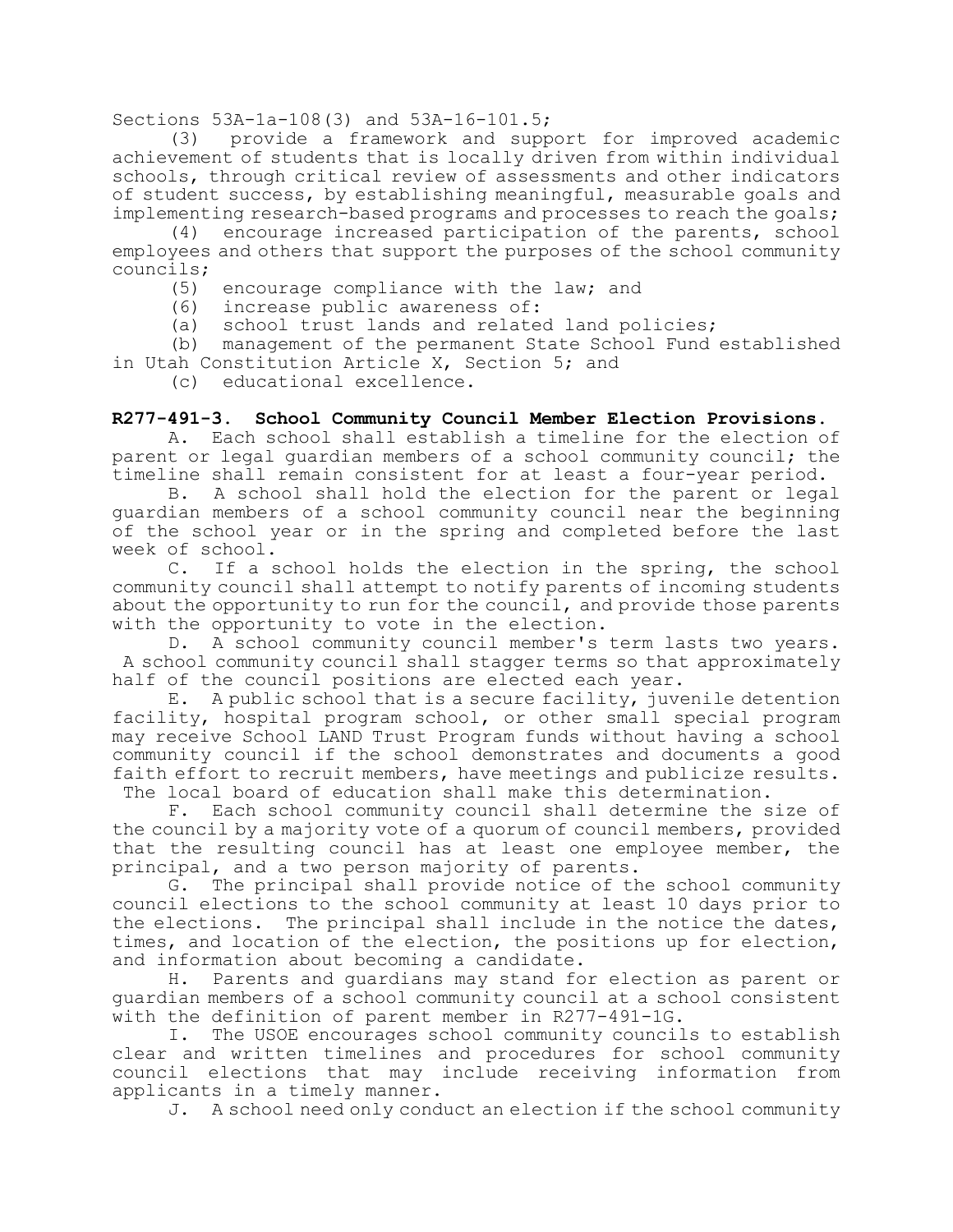council position(s) are contested.

K. Parents may vote for the school community council parent members if their child(ren) are enrolled at the school, or to the extent possible consistent with R277-491-3C.

L. School community councils may establish procedures that allow for ballots to be clearly marked and mailed to the school in the case of distances that would otherwise discourage parent participation. Hand-delivered or mailed ballots shall meet the same timelines for voters voting in person.

M. Entire school districts or schools may allow parents to vote by electronic ballot. The school district or school shall clearly explain on its website the opportunity to vote by electronic means, if allowed by the school district or school.

N. Following the election, if those taking part in the election elect to the council more parent members who are educators in that district than parents who are not educators in that district, the parents on that council shall appoint additional parent members until the number of parent members who are not educators exceeds the number of parent educators in that district.

O. School community council members who were duly elected or appointed prior to a subsequent change in law or Board rule may complete the term for which they were elected. All school community council members shall satisfy requirements of Utah law and Board rule in subsequent terms.

## **R277-491-4. Local School Board and School District Responsibilities Relating to School Community Councils.**

A. Local boards of education may ask school community councils to address local issues at the school community council level for discussion before bringing the issues to local boards of education. Local boards of education may ask school community councils for information to inform local board decisions.

B. A local school board, in compliance with Section 53A-1a-108, shall ensure that all council members receive annual training, including training for the chair and vice chair about their specific responsibilities, and about the school community council requirements of Sections 53A-1a-108, 53A-1a-108.1, 53A-16-108.5, and 53A-16-101.5.

C. A school or school district administrator shall not prohibit or discourage a school community council from discussing any issue or concern not prohibited by law and raised by any school community council member.

# **R277-491-5. School Community Council Principal Responsibilities.**

A. Following the election, the principal shall enter and electronically sign on the School LAND Trust website a Principal's Assurance Form affirming the school community council's election, that vacancies were filled after the elections, as necessary, and that the school community council's bylaws or procedures comply with Section 53A-1a-108 and R277-477 and R277-491.

B. A principal may not serve as chair or vice-chair of the school community council.

C. Annually, on or before October 20, the principal shall provide the following information on the school website, in the school office, and if needed, through a method that the council decides is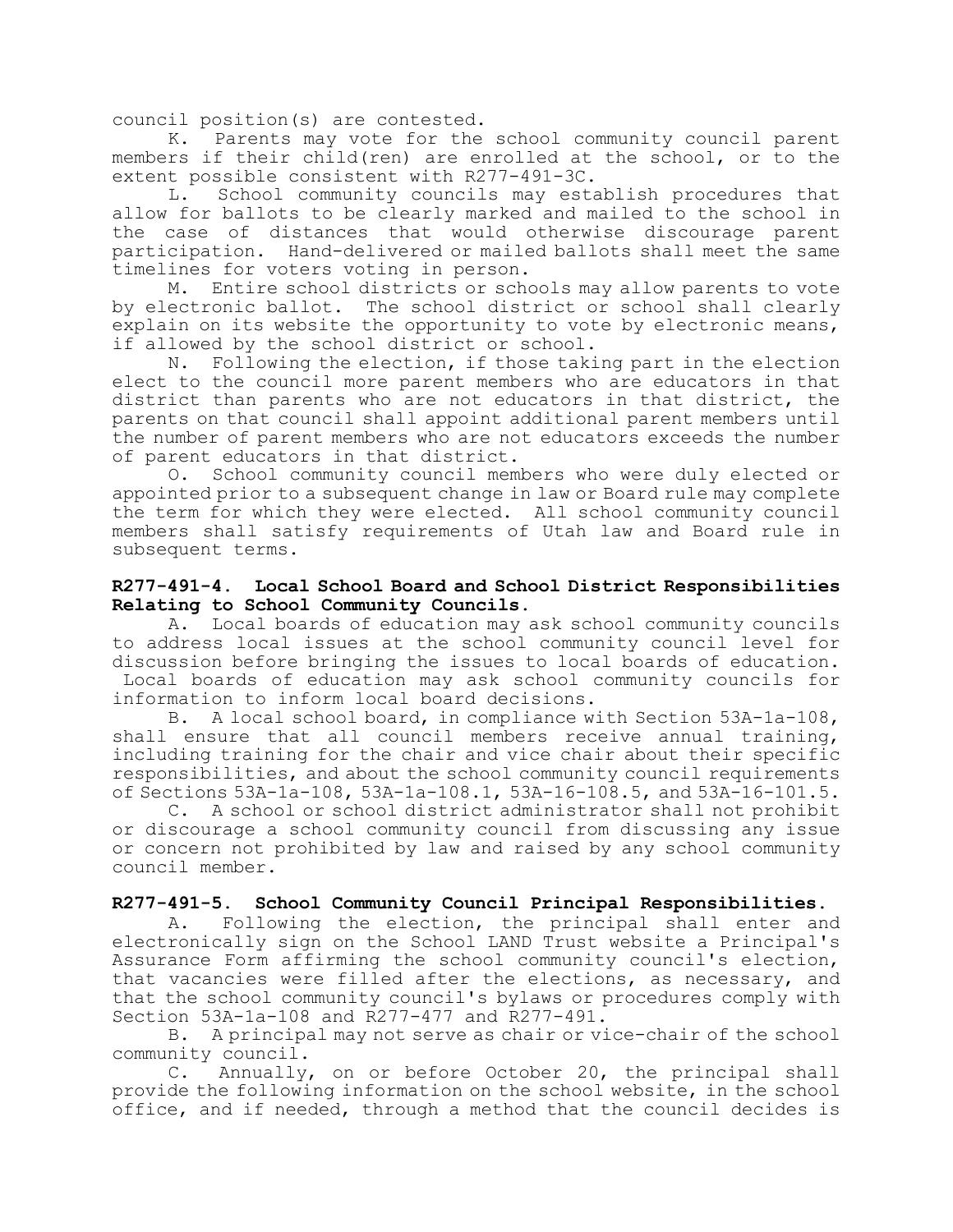best for the parents at the school who do not have internet access, and as provided in Section 53A-1a-108 and 53A-1a-108.1:

(1) A list of the members of the school community council and each member's direct email or phone number, or both;

(2) The school community council meeting schedule; and

(3) A summary of the annual report describing how the school used the School LAND Trust Program funds consistent with Section 53A-1a-108.1(5)(b) and R277-477-4C.

D. Principals shall ensure that school websites fully communicate the opportunities provided to parents to serve on the school community council and how parents can directly influence the expenditure of the School LAND Trust Program funds. Principals shall include on the website each school's dollar amount received each year through the program.

## **R277-491-6. School Community Council Chair Responsibilities.**

A. After the council is seated each year, the council shall elect a chair from the parent members and a vice-chair from the parent or school employee members.

B. The school community council chair or designee shall:

(1) post the school community council meeting information (time, place and date of meeting; meeting agenda; and previous meeting draft minutes) on the school's website at least one week prior to each meeting;

(2) set the agenda for every meeting;

(3) conduct every meeting;

(4) assure that written minutes are kept consistent with Section 53A-1a-108.1(8);

(5) inform council members on resources available on the School LAND Trust website;

(6) assure that the council adopts a set of rules of order and procedures, including procedures for electing the chair and vice-chair, that the chair follows to conduct each meeting. The principal shall post these rules on the school website and make them available at each meeting; and

(7) welcome and encourage public participation.

C. School community council responsibilities do not allow for closed meetings, consistent with Section 53A-1a-108.1.

### **R277-491-7. School Community Council Business.**

A. School community councils shall report on plans, programs, and expenditures at least annually to local boards of education and cooperate with USOE monitoring and audits.

B. School community councils shall encourage participation on the school community council and may recruit potential applicants to apply for open positions on the council.

C. The USOE encourages:

(1) school community councils to establish clear and written procedures governing the removal from office of a member who moves away or consistently does not attend meetings, and additional clarifications to assist in the efficient operation of school community councils, consistent with the law and Board rules; and

(2) school principals to attend all school community council meetings.